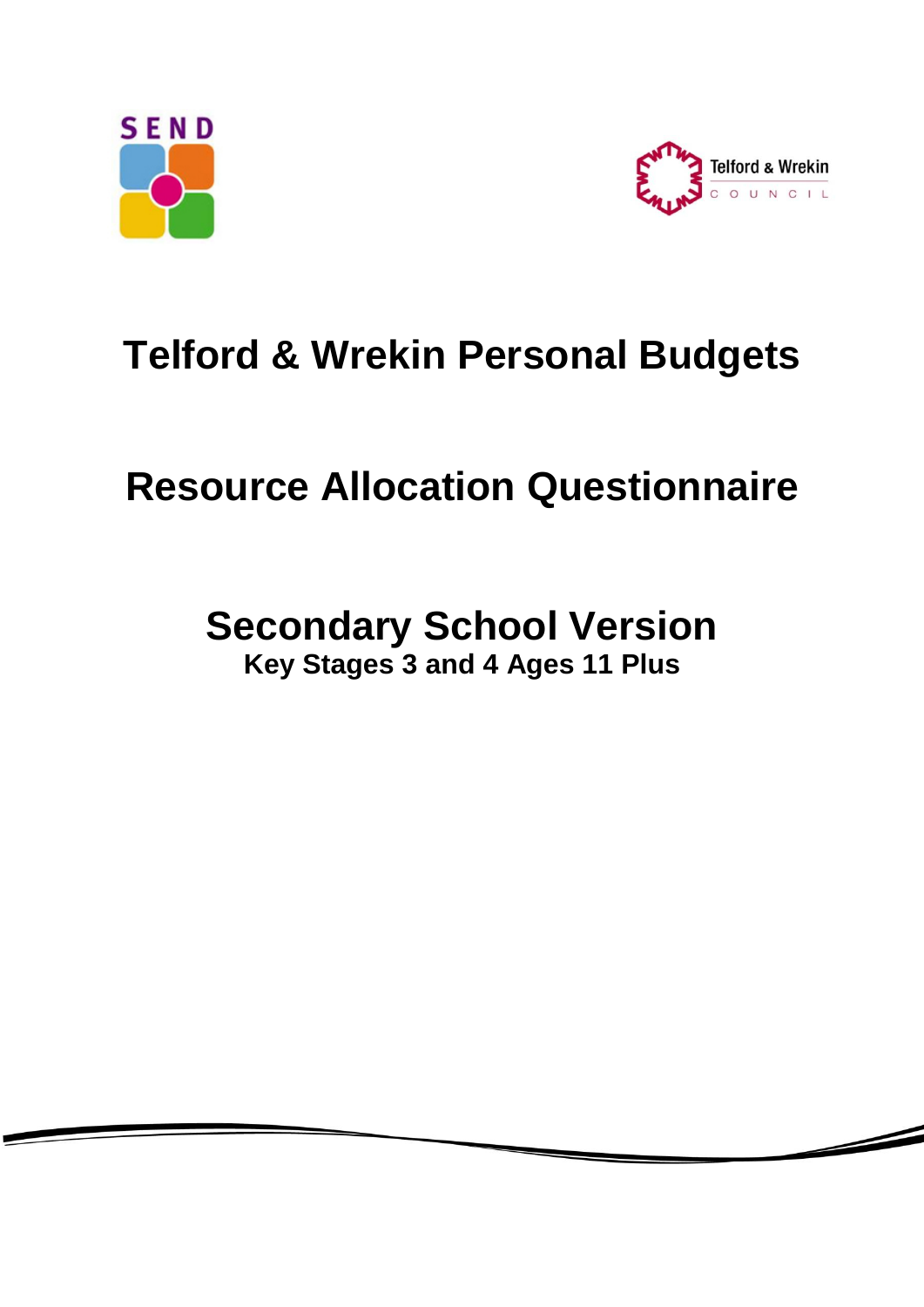

## **Resource Allocation System (RAS)**

### **Child/Young Person Details**

| <b>Name</b>                 |                 |                  |
|-----------------------------|-----------------|------------------|
| Date of birth               |                 |                  |
| <b>Ethnicity</b>            | <b>Religion</b> |                  |
| <b>Address</b>              |                 | <b>Post Code</b> |
|                             |                 |                  |
|                             |                 |                  |
| <b>Parent/Carer Name(s)</b> |                 |                  |
|                             |                 |                  |
|                             |                 |                  |
| <b>Address</b>              |                 |                  |
| <b>Contact Details</b>      |                 |                  |
|                             |                 |                  |
| <b>C/YP</b>                 |                 |                  |
| <b>Education/employment</b> |                 |                  |
| placement                   |                 |                  |

### **Social Worker/Case Worker details**

| <b>Name</b> |              |  |
|-------------|--------------|--|
| Agency      | Title        |  |
| Telephone   | <b>Email</b> |  |

| <b>Names of those completing</b><br>questionnaire |                           |
|---------------------------------------------------|---------------------------|
|                                                   | <b>Parent/carer</b>       |
|                                                   | <b>Parent/carer</b>       |
|                                                   | <b>Child/young person</b> |
|                                                   | <b>Other</b>              |

| <b>Date of Completion</b> |  |
|---------------------------|--|
| <b>Date for Review</b>    |  |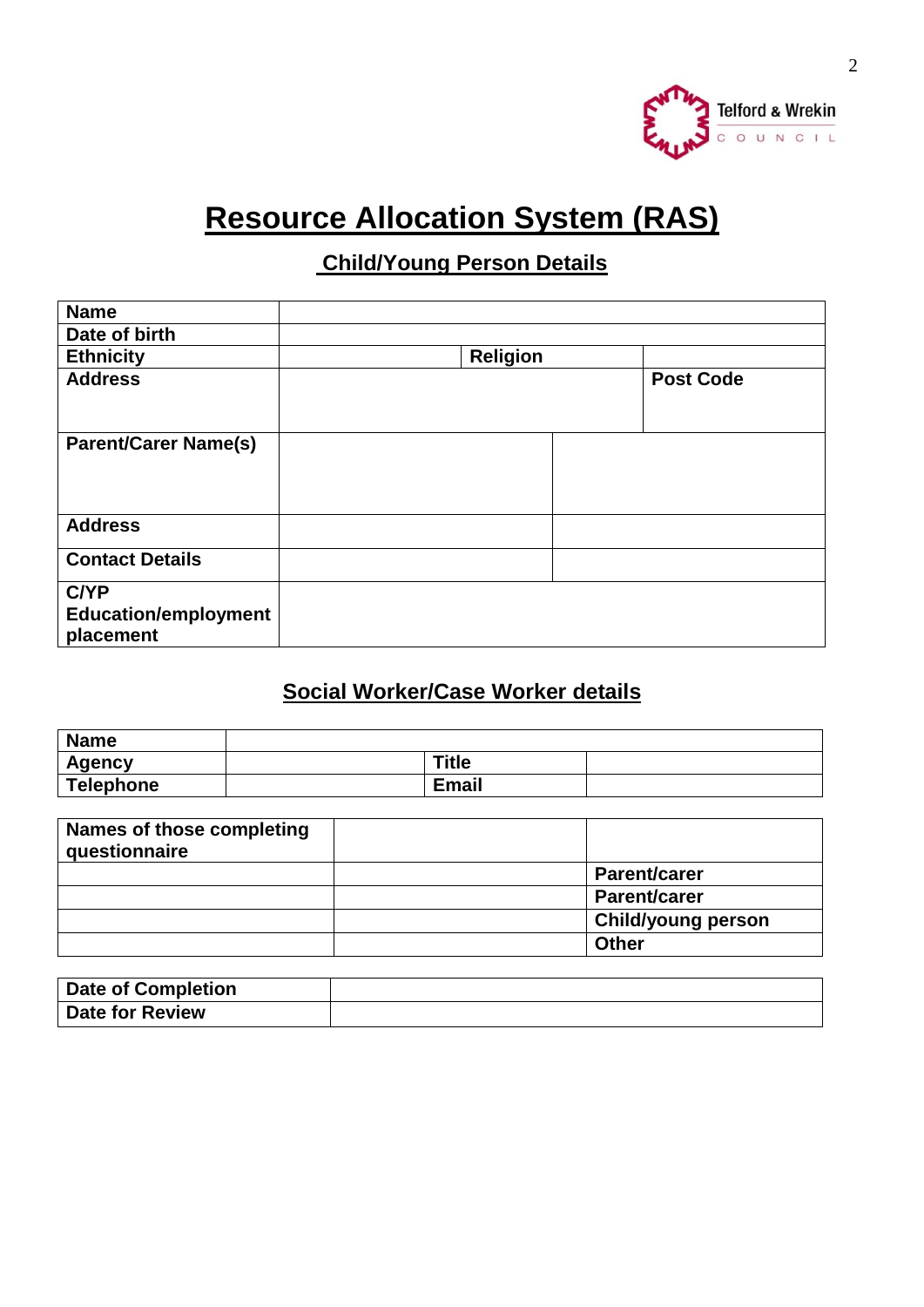

## **The Questions**

### **Be Equal Questions**

| A. To be able to communicate well |              |                 |                        |
|-----------------------------------|--------------|-----------------|------------------------|
| No additional<br>support required | Some Support | Lots of Support | Exceptional<br>Support |
|                                   | 9            | 14              | 16                     |

#### **When answering these questions consider who the CYP is communicating with, for example that they are answered when the CYP is out in the community rather than at home or school, i.e. in familiar surroundings.**

**No additional support is required-** when a young person is a strong communicator through their first choice of communication and they can make clear their needs, wants and wishes they need no support in achieving this outcome.

**Some Support is required-** when a young person can explain some of their needs and wants but you need to check regularly that they have understood what they are saying. They may only pick out key words and their understanding of complex sentences may be impaired. If you are talking with the young person you need to check that they have understood what you are saying and are able to act on what has been asked of them.

**Lots of Support is required-** when as a result of a young person's learning disability, it is difficult to understand the young person's communication consistently and/or they have challenging support needs because of their frustration with communicating. They need 1:1 support in order to make their views known.

**Exceptional support is required** - A young person finds it difficult to express their needs and wants and who needs intensive support. This would usually include young people who communicate with technological aids but it requires professional support to be clear that their views have been correctly interpreted. This could also include young people who do not use any form of recognised language like speech, signing or technology and whose communication is interpreted mainly through their behaviour and their speech partners are not confident that they have interpreted their communication correctly.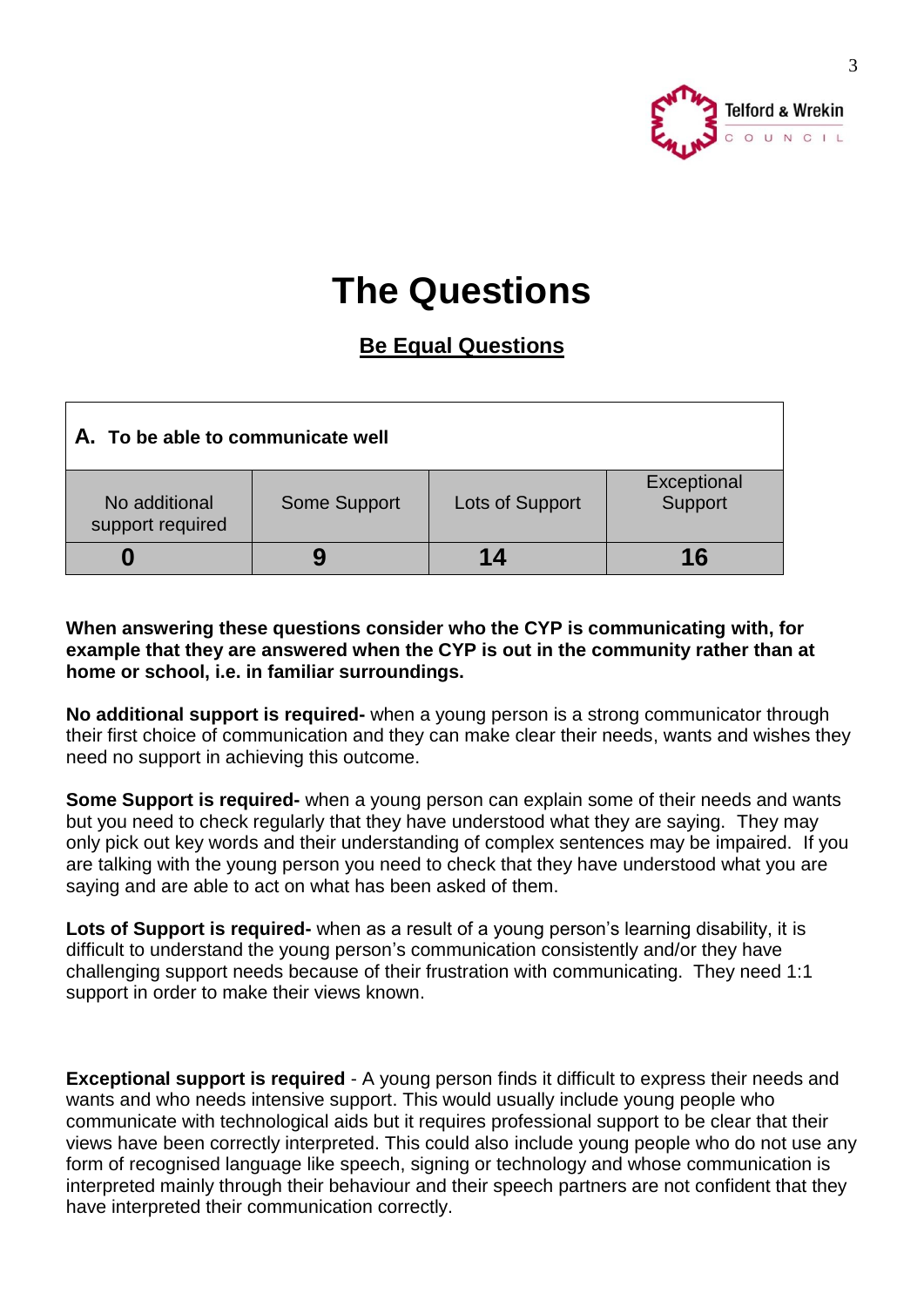

| <b>B.</b> To be fit and healthy (physical health) |              |                 |                            |
|---------------------------------------------------|--------------|-----------------|----------------------------|
| No additional<br>support required                 | Some Support | Lots of Support | <b>Exceptional Support</b> |
| U                                                 | 13           | 21              | 28                         |

**No additional support is required when-** when the young person has no particular health issues. They get common illnesses and they recover well. They generally keep good physical health.

**Some Support is required-** when the young person has a particular health condition that needs ongoing advice, support and monitoring from adults who care for them. For example a young person doing group activities would need staff to be aware of their condition and able to administer treatment, support with toileting and personal care needs but would not require continual day to day support because of their medical condition.

**Lots of support is required-** when the young person requires assistance every day with their health. As a result of impaired mobility, posture and balance the young person needs frequent support from an adult through the day (for example peg feeding, regular help to transfer to the toilet, to change their position etc.) The procedures to stay healthy impact a lot on the young person's day to day routine and may need assistance from people who have had guidance and training to meet their health care needs.

**Exceptional support is required-** when the young person needs support at all times and often will require more than one person to assist them because of their complex physical health needs. Some of this care will be with people who have specialist health care skills. The young person uses equipment essential to their wellbeing. Or

Where the procedures that are required to maintain the young person's physical health require such care that they can only be delivered extremely slowly. These procedures take several hours each day and this has a huge impact on the young person's opportunities.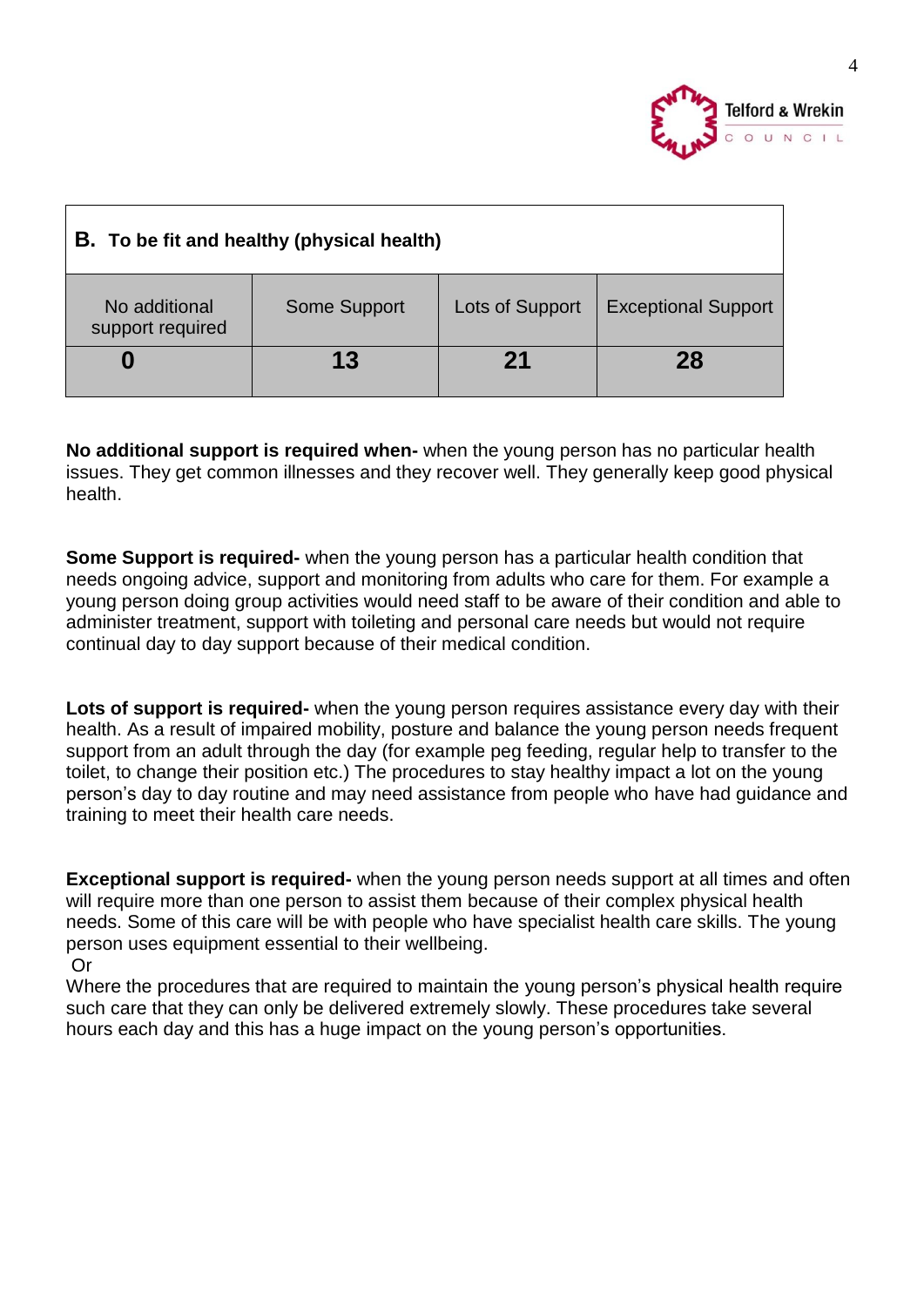

| C. To be relaxed and happy (mental wellbeing) |              |                 |                            |  |
|-----------------------------------------------|--------------|-----------------|----------------------------|--|
| No additional<br>support required             | Some Support | Lots of Support | <b>Exceptional Support</b> |  |
| 13<br>28<br>21                                |              |                 |                            |  |

**No additional support is required -** when the young person is generally happy and relaxed. A young person experiences the 'ups and downs' of growing up but does not have prolonged worries for which they need support. The young person, with help from parents, can cope with new places while experiencing just the usual nervousness most young people have when trying out a new place.

**Some Support is required** - when the young person is frequently distressed as a result of issues with their mental wellbeing, medical condition, pain management or mood swings. The young person has a frequent sense of stress and anxiety. They need some reassurance, support and supervision on a regular basis to manage their feelings and to feel relaxed.

**Lots of Support is required -** when the young person's stress and anxiety continually affects their wellbeing and their behaviour can be challenging. A key issue for adults who support the young person is planning how to respond to their anxiety. The young person needs the help of a psychologist or psychiatrist to work towards feeling relaxed and happy. (Identified need but irrelevant of whether accessing these services.)

**Exceptional support is required -** when the young person's mental wellbeing needs are very complex. Their anxiety and stress is so high that they have extreme challenging behaviour as a result of emotional distress which needs to be managed. In order to ensure that there is not a risk, of injury to them self, or others they need continual supervision to make sure everyone is safe e. The young person needs support from specialist services working to a structured behaviour management plan.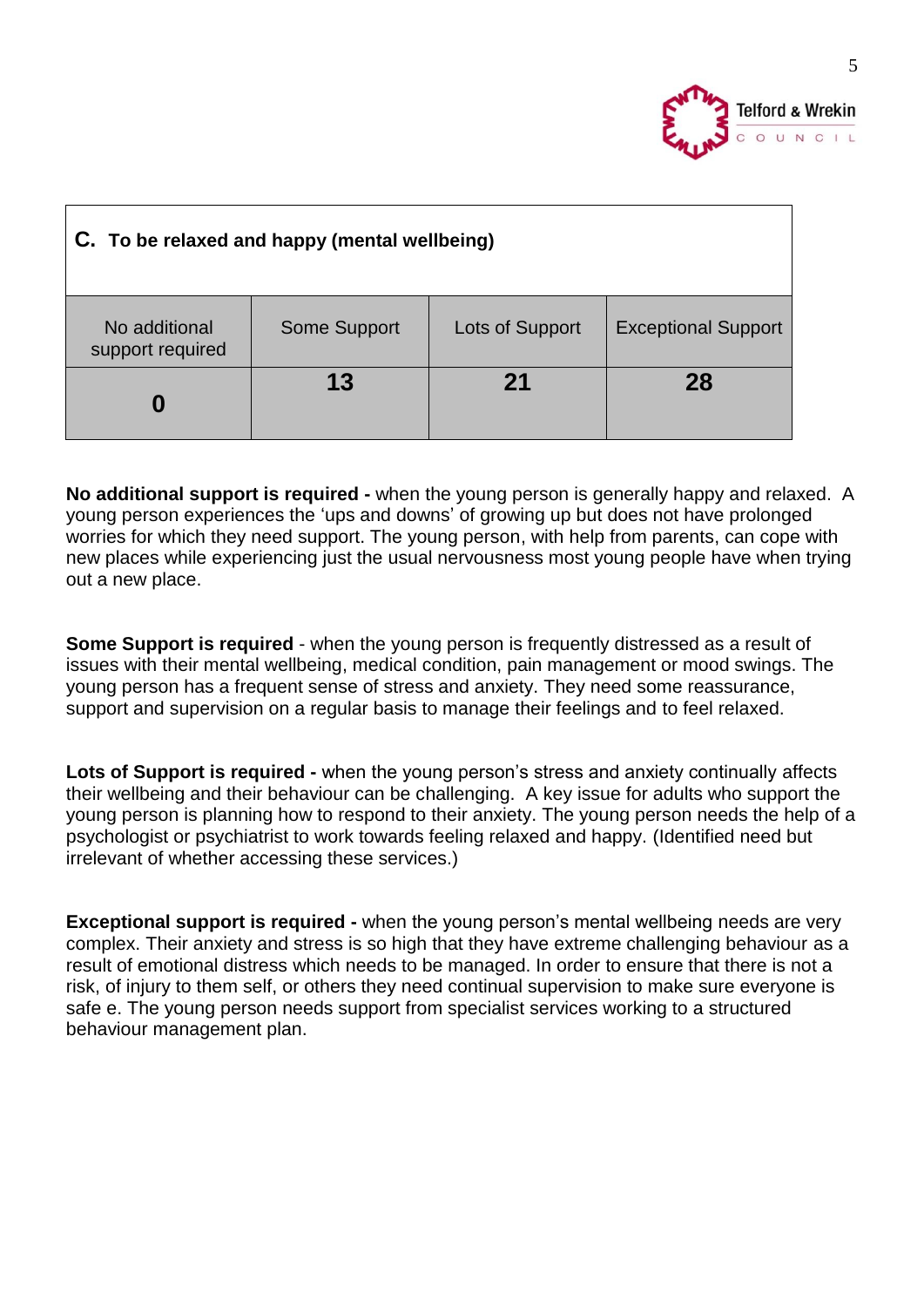

| D. To be able to travel safely and use public transport                                                      |  |  |  |  |
|--------------------------------------------------------------------------------------------------------------|--|--|--|--|
| Exceptional<br>Support<br><b>Some Support</b><br>Lots of Support<br>No Additional<br><b>Support Required</b> |  |  |  |  |
| 6                                                                                                            |  |  |  |  |

**No additional support is required when-** the young person can access public transport and has the road safety skills to be able to do so. For older children, fifteen plus, they have the potential to learn the skills to travel independently (an important skill for life that will increase their opportunities in the future).

**Some Support is required** – when the young person does not currently have road safety skills but can learn these skills. They need support to remember skills and a detailed independent travel programme in order to become an independent traveller. Progress will require to be supported through continual review.

**Lots of Support is required -** when the young person is expected to always need the support of an adult to use public transport and travel safely.

**Exceptional support is required -** when the young person cannot use public transport because either it is not accessible to them or the experience of using it would be too stressful for them or those providing support. They therefore need to use transport that has been adapted to their needs or they need to travel with support. (This could relate to physical disabilities or sensory needs.)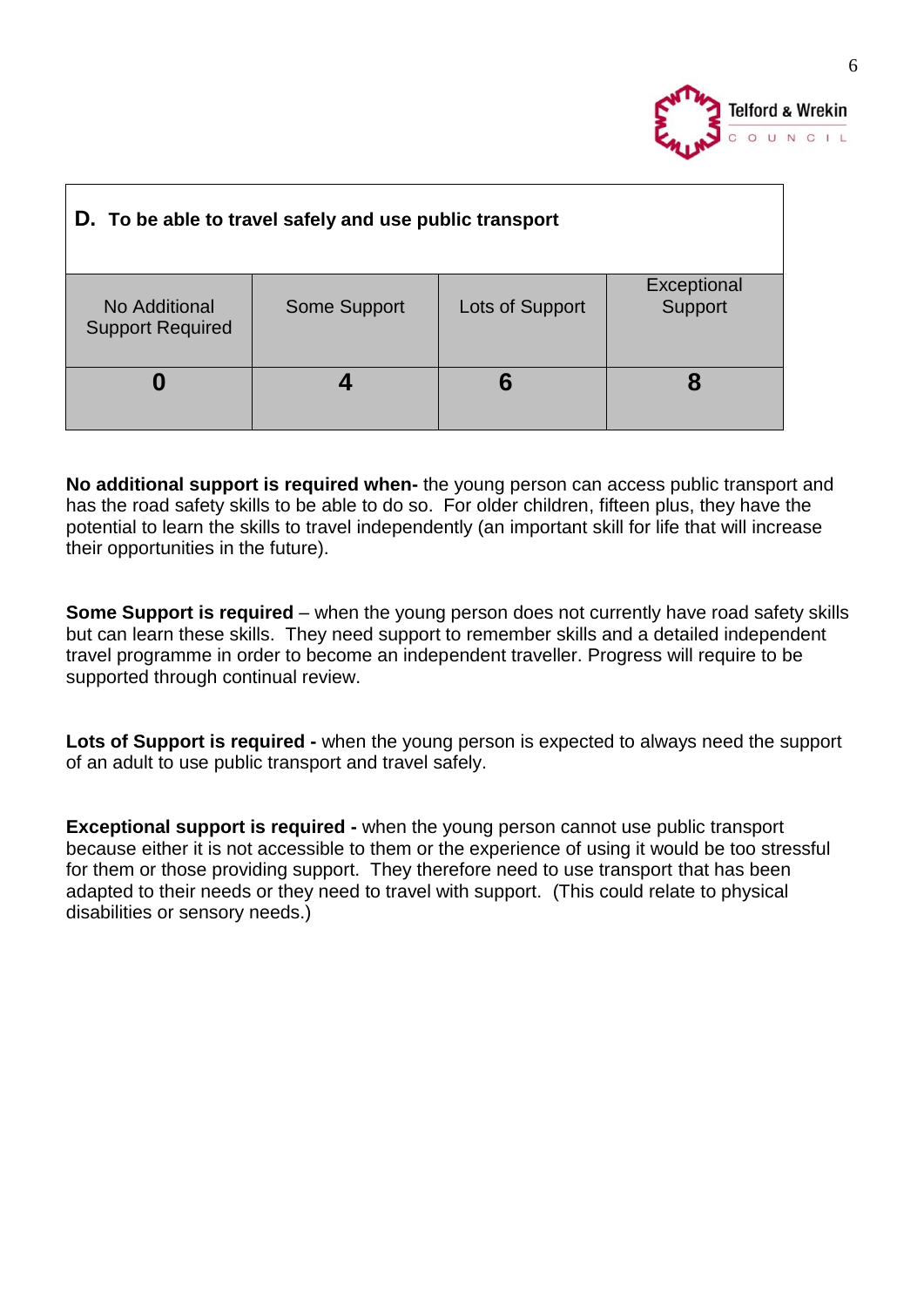

### **To Achieve Questions**

| A. To join in with activities with other young people my age                                   |    |  |  |
|------------------------------------------------------------------------------------------------|----|--|--|
| Exceptional<br>Support<br>Some Support<br>Lots of Support<br>No additional<br>support required |    |  |  |
|                                                                                                | 14 |  |  |

**No additional support is required-** when a young person is supported to get involved in their hobbies and leisure interests by their family and there are no problems in doing so. A young person can accept the guidance and support from adults leading activities and can take part in the activity with other young people. The young person has few fears or worries about going out and getting involved in activities with people they know well.

**Some Support is required** – When a young person would benefit from 1:1 support for a short period of time (in addition to the usual support provided to young people within the group) to introduce them successfully into the activity. Other adults who support the activity or club require training and/or support to ensure that the young person is included.

Lots of support is required – when a young person needs to be continually supported throughout the activity. For example it is not enough for a parent to be nearby, a supporter needs to participate in the activity alongside the young person, making clear what they need to do or supporting them physically. The young person can only participate successfully in an activity if they have an individual worker alongside with them and who knows them well.

**Exceptional support is required-** When a young person needs 2 supporters to be with them throughout the activity. The support needs to be from people who are very aware of the young person's needs and have specific skills, for example in knowing how the young person communicates and/or in behavioural support.

Where a young person, as a result of challenging behaviour, may pose a risk to themselves or others and this severely restricts the places they can visit and activities they can take part in. Or

Where the procedures that are required to maintain the young person's health require such care that they can only be delivered so slowly that they take several hours each day and this has a huge impact on the young person's ability to engage in activities

Or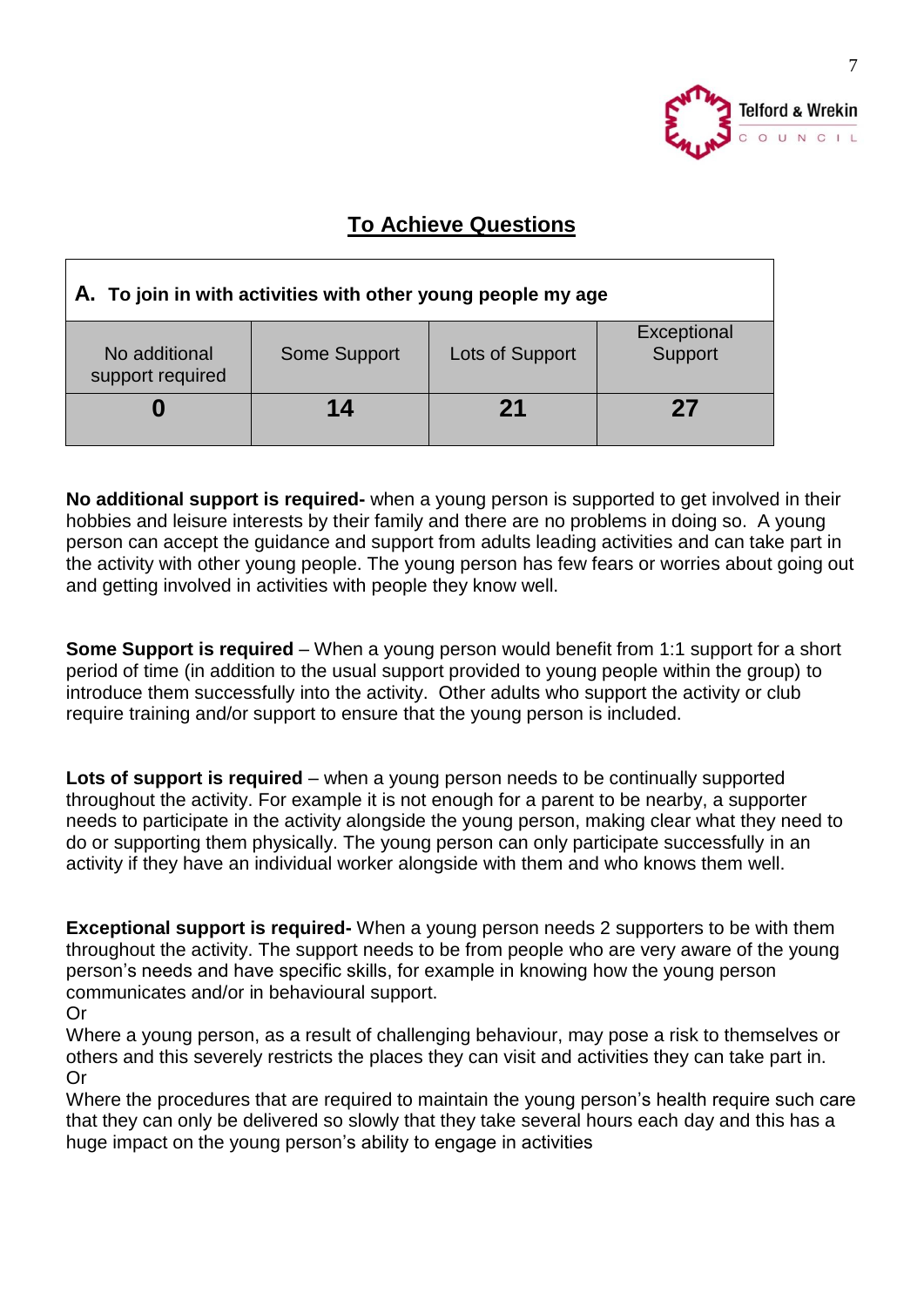

| B. To learn the skills I will need that will help me in future to have a chance<br>of getting a job and to be as independent as I can be. |              |                 |                        |
|-------------------------------------------------------------------------------------------------------------------------------------------|--------------|-----------------|------------------------|
| No additional<br>support required                                                                                                         | Some Support | Lots of Support | Exceptional<br>Support |
| 23<br>17<br>10                                                                                                                            |              |                 |                        |

**No additional support is required** - when the young person is engaged in education or training that will lead to a nationally recognised qualification that will increase their opportunity of getting paid employment. It is a challenge for any young person to move out and live in their own home but they can access the support services that are available to get housing and have the potential to develop the skills to maintain their own home and live an independent life.

**Some Support is required** - when the young person is learning new skills. They need consistent support and reminders to stay on task to develop skills. They need this planned support on an ongoing basis if they are to build skills towards independence and employment.

**Lots of Support is required -** when the young person will need constant support to perform purposeful tasks. Training courses require to be tailored specifically to their needs. Work experience needs to be carefully crafted and supported by an employment coach constantly on a 1:1 basis. They need 1:1 support now to work towards the goals of employment and/or independence.

**Exceptional support is required -** the young person needs support for their daily living, self care, and independent skills. This may be a young person with complex health needs, a profound disability or challenging behaviour who requires support and is at constant risk of being excluded from social life. There is a continuing need for professional advice and guidance from occupational therapy or psychology to develop plans to support the young person to maintain and develop skills.

#### Or

Where the procedures that are required to maintain the young persons's health require such care that they can only be delivered so slowly that they take several hours each day and this has a huge impact on the young person's opportunities for independence.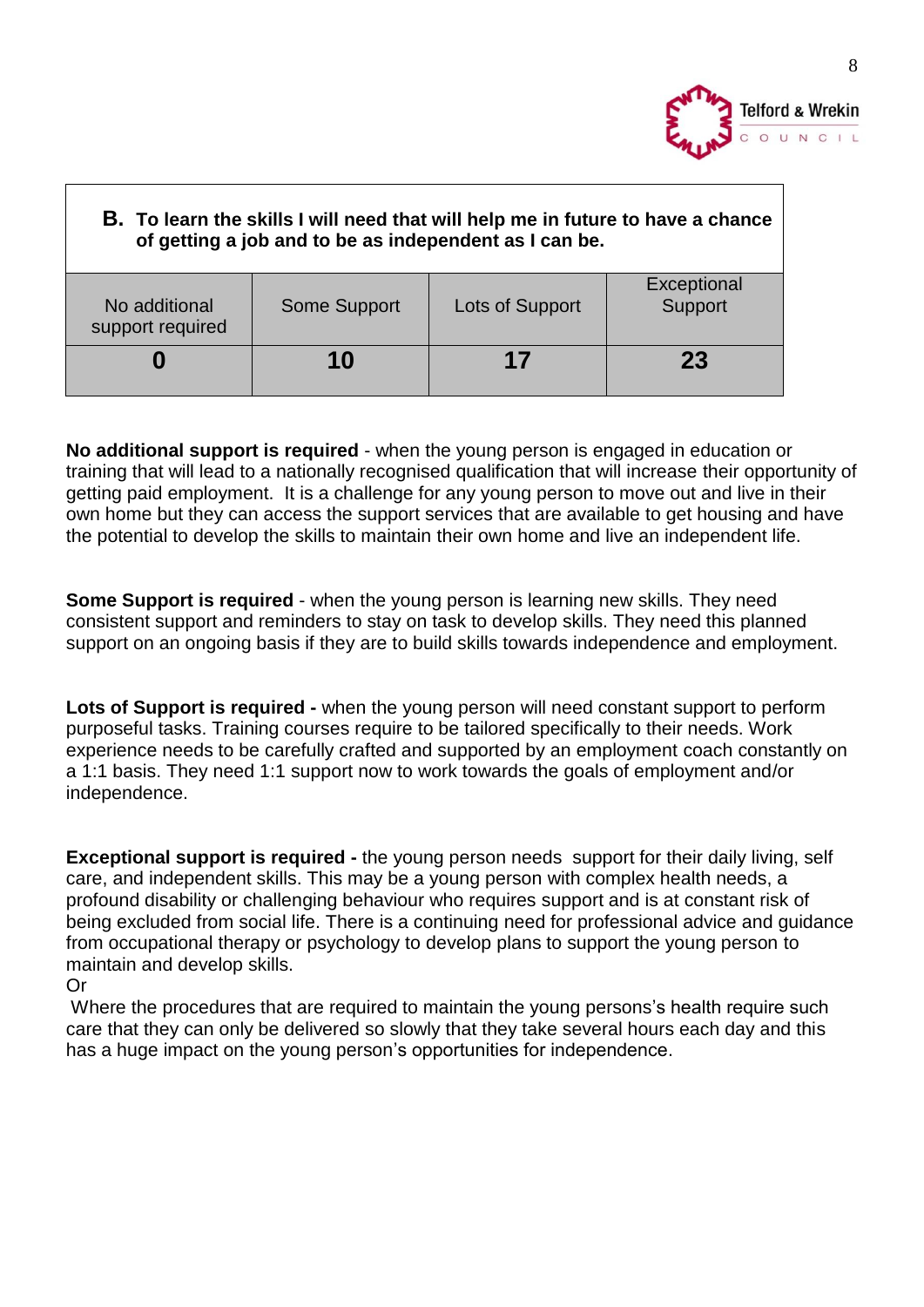

| C. To have a circle of friends    |              |                 |                        |
|-----------------------------------|--------------|-----------------|------------------------|
| No additional<br>support required | Some Support | Lots of Support | Exceptional<br>Support |
|                                   | 13           | 20              | 26                     |

**No additional support is required -**when the young person enjoys other young people's company and finds it easy to meet and make friends and continue friendships.

.

**Some Support is required** – when the young person needs the support of their family or carers to plan and prepare to get out of their home and meet up with their friends. Or

When some young people need constant reminders about how to cope with meeting other young people they know.

**Lots of Support is required -** when the young person needs someone to support them to travel to meet their friends, keep the friendship going and provide support when they are with their friends.

**Exceptional Support is required -** when friendships are hard to keep and the young person needs intensive support to keep in touch and keep their friendships. Support is required to support meetings and activities with friends. Support is also needed with understanding social relationships and friendships and developing and maintaining these. Or

Young people who find it very distressing to leave their home or environments that they know well and have extremely limited contact with young people their own age.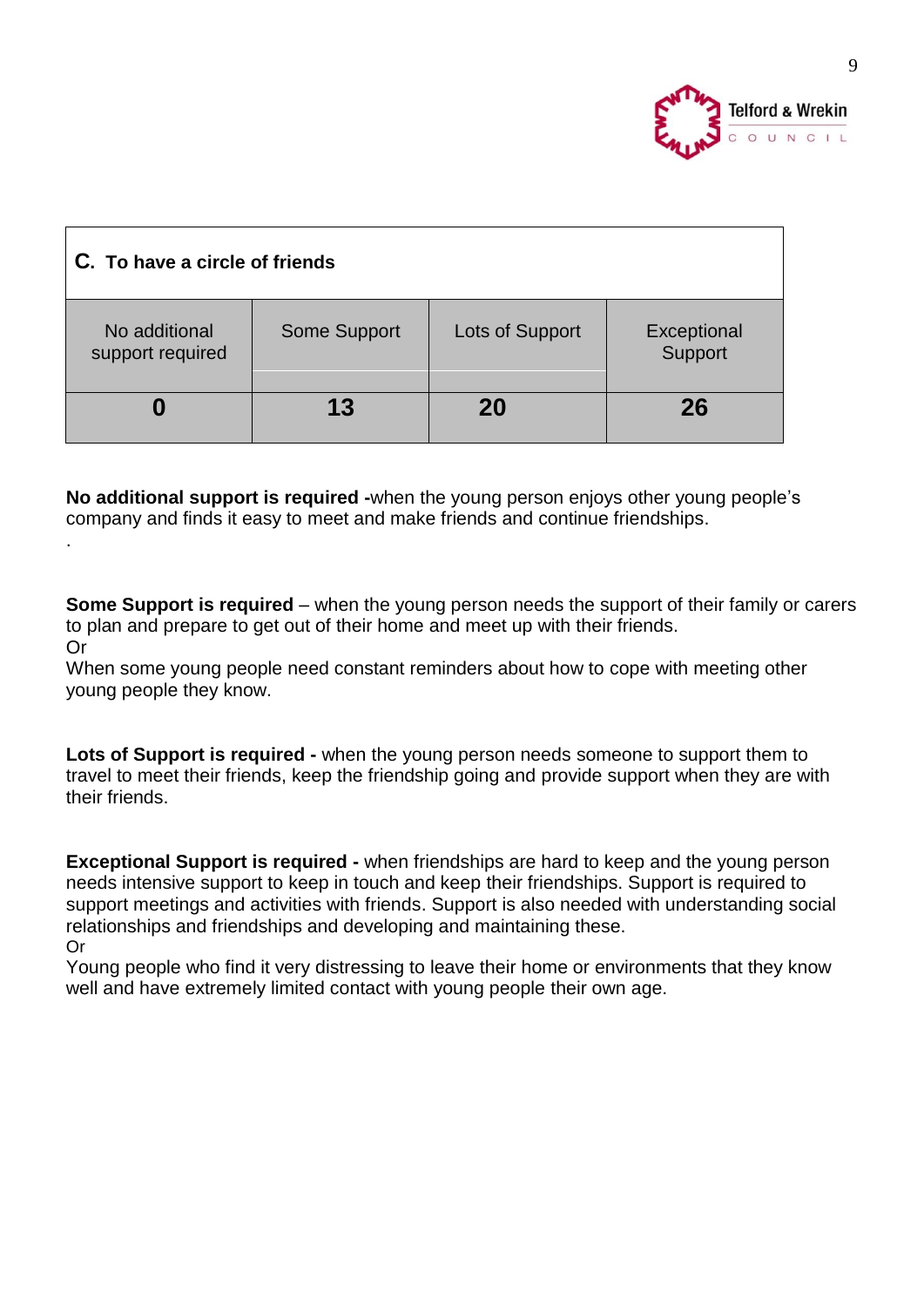

## **Stay Safe Questions**

| A. To be safe at home with immediate family |              |                 |                        |
|---------------------------------------------|--------------|-----------------|------------------------|
| No additional<br>support required           | Some support | Lots of support | Exceptional<br>Support |
|                                             | 22           | 35              | 48                     |

**Please note this question is scoring how risk aware the young person is within their home and how much supervision is required to support them to be safe around the house. It is not trying to rank parenting capacity (whether there are any safety issues as a result of the quality of care parents provide). If the council has concerns around parenting issues these would be worked with as a safeguarding or parent support issue.**

**No additional support is required** - when the young person is safe at home with their family. The young person avoids danger in the home most of the time (e.g. boiling water, plug sockets) or those dangers are now not present because of aids adaptations in the house. The young person would not be expected to come to any harm if they were unsupervised in the house.

**Some support is required-** when It takes a lot of time to explain everyday risks in the home to the young person. The young person struggles to remember the explanation and they need to be continually reminded about danger and risk.

Or

The young person can play safely but needs an adult to regularly check that they are safe if they are unsupervised in a room in the home.

**Lots of support is required -** when the young person has the ability to reach dangers in the home and adult supervision in the same room is needed to stop the young person from becoming hurt.

Or

Without continual supervision in the same room the young person would be at risk of harm. This would include children who cannot move out of the way of danger or who, if unsupervised, would not be able to change their posture.

**Exceptional support is required-** when there are many serious concerns about the young person's safety and there is continual monitoring on a day to day basis by professionals to ensure the young person's safety.

Or

There is a need to monitor the young person's ability to place them self in danger even when they are continually supervised.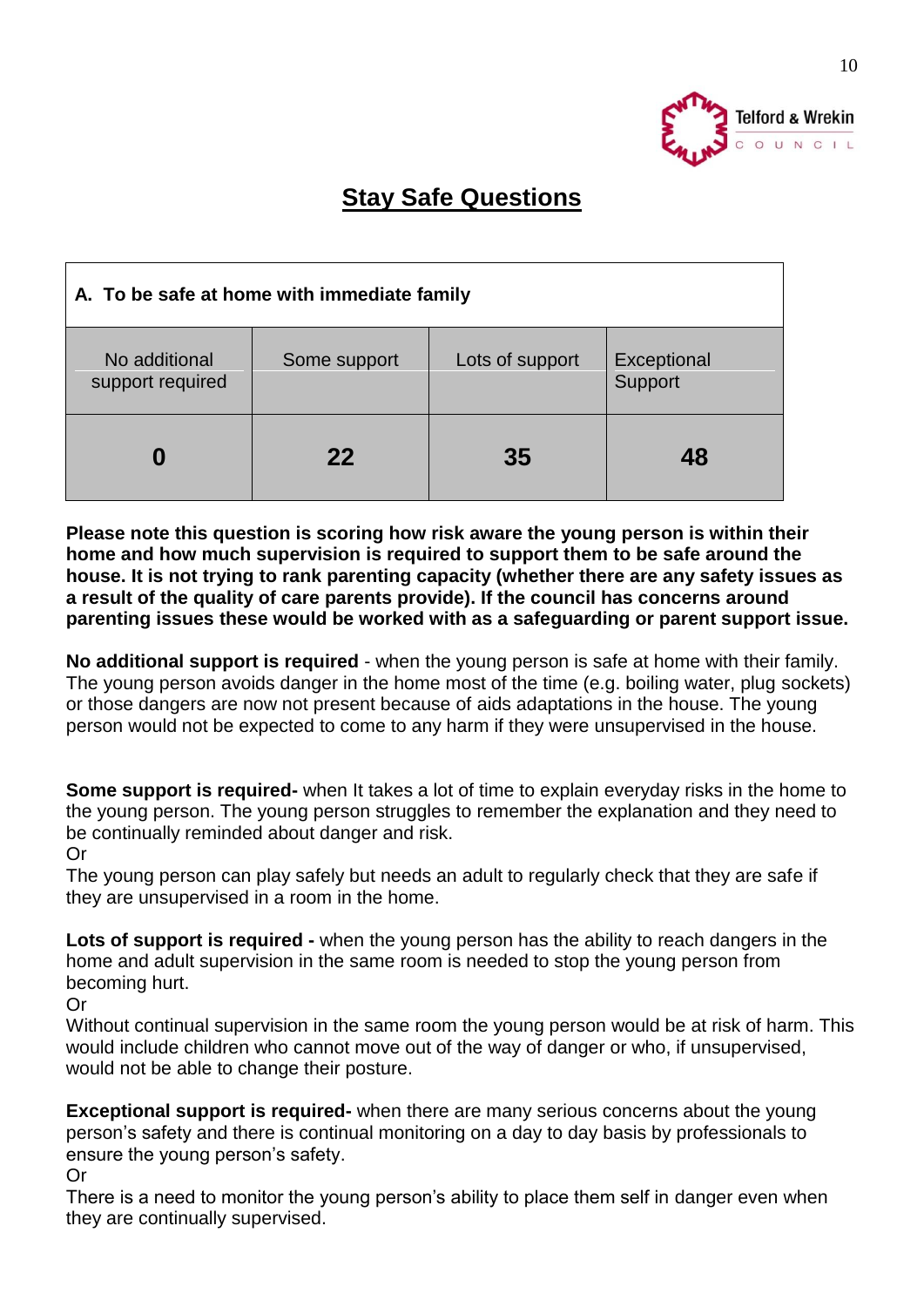

| B. To be safe in the community    |              |                 |                        |
|-----------------------------------|--------------|-----------------|------------------------|
| No additional<br>support required | Some support | Lots of support | Exceptional<br>Support |
|                                   | 22           | 34              | 50                     |

#### **Please note that in this question the lots or exceptional support levels can only be scored if there is a current constant threat from or to the young person to be managed.**

**No additional support is required -** when the community the young person lives in is a stable neighbourhood. The caring adults in the young person life are trusted and the young person is safe in their company. The young person is safe with their friends and bullying is not happening at the moment.

Or

The young person's support needs are high and because they will always have an adult nearby they have not experienced bullying and are at a low risk of being bullied because of this additional protection.

**Some Support is required-** when there are worries about the young person's safety in their community. The young person is safe most of the time but there are places where they go to or people they see where they are in danger or are exploited.

Or

They are occasionally bullied by other young people and need advice about how to assert them self and where they can find support to bring the bullying to an end.

**Lots of support is required when** – The young person is facing a constant threat from their community or from adults in their social network.

Or

When the young person's relationships with their peers and places they visit through the week often gets them into conflict with other young people and the police

Or

The young person is distressed by persistent bullying and present support to bring it to an end is not working. The young person needs very regular support to bring it to an end.

**Exceptional support is required when** - There is a big chance the young person may be seriously injured because of severe bullying having a big impact on their whole life or severe exploitation or abuse by other young people.

Or

There is a high risk of the young person regularly injuring other people and this has to be constantly managed because the young person has no sense of social boundaries and/or has severe challenging behaviour

Or

The young person is constantly involved in the criminal justice system and has become involved in criminal activity.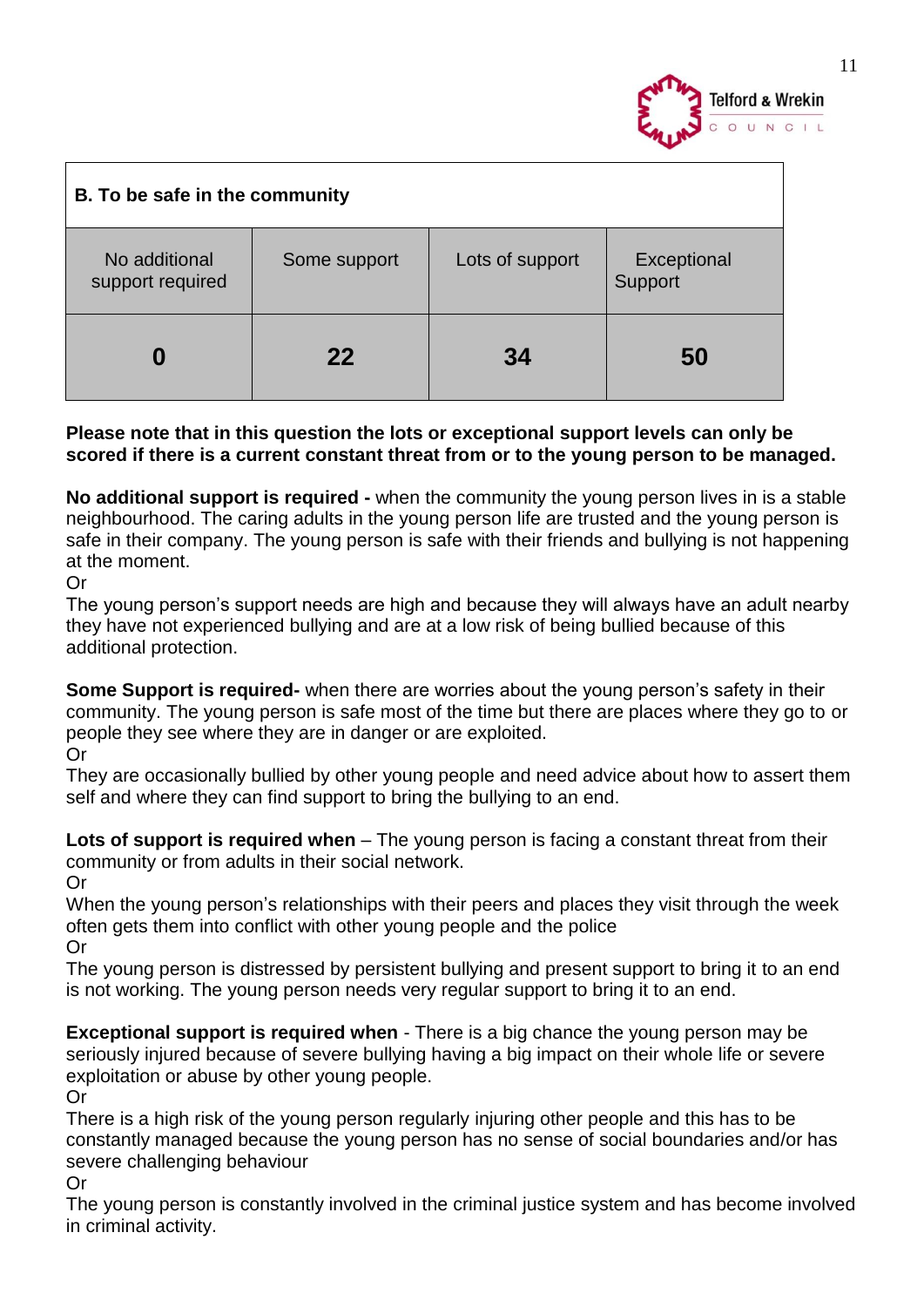

## **Family Section**

#### **A. The family feel life is good and there is time for everyone in the family to enjoy life and pursue the things that matter to them**

| No additional<br>support required | Some Support | Lots of Support | Exceptional<br>Support |
|-----------------------------------|--------------|-----------------|------------------------|
|                                   | 14           | 22              | 30                     |

#### **Remember that families are speaking to a social worker and may not feel able to express that they are stressed or under pressure and may not recognise that they are in need.**

**No additional support is required**- when the family feel life is good, (as defined by the family themselves and on the whole) they cope well and are resilient in supporting the young person's needs. The family do not experience regular stress as a consequence of supporting their child's needs. Parents or carers have some time regularly to pursue their own interests and to relax. Families can recognise there are times that they will be under more pressure but are able to cope/manage with this.

**Some Support is required**-when the young person's needs result in the parent/carers regularly experiencing stress and or pressure. This has an impact on their day to day wellbeing. Parents have very little time to relax.

Or

When there are occasional difficult behaviours which sometimes place siblings at risk and siblings may experience disruption in their ability to have friends around the house or to do homework.

**Lots of Support is required -** when the parents and carers experience severe stress or pressure as a result of the impact of caring for the young person and this is affecting their mental or physical health and this is in turn affecting the whole family. Or

The needs of the young person require a lot of support and time from parents that the other children in the family are seriously affected and this is resulting in siblings experiencing high levels of stress or tiredness.

**Exceptional support is required –** when parent/carers feel such high levels of stress or pressure as a result of the impact of caring for the young person that the family is in crisis and professional support is needed to sustain the family. Or

When parents/carers have their own health care needs that have exceptional impact on their ability to support their young person day to day.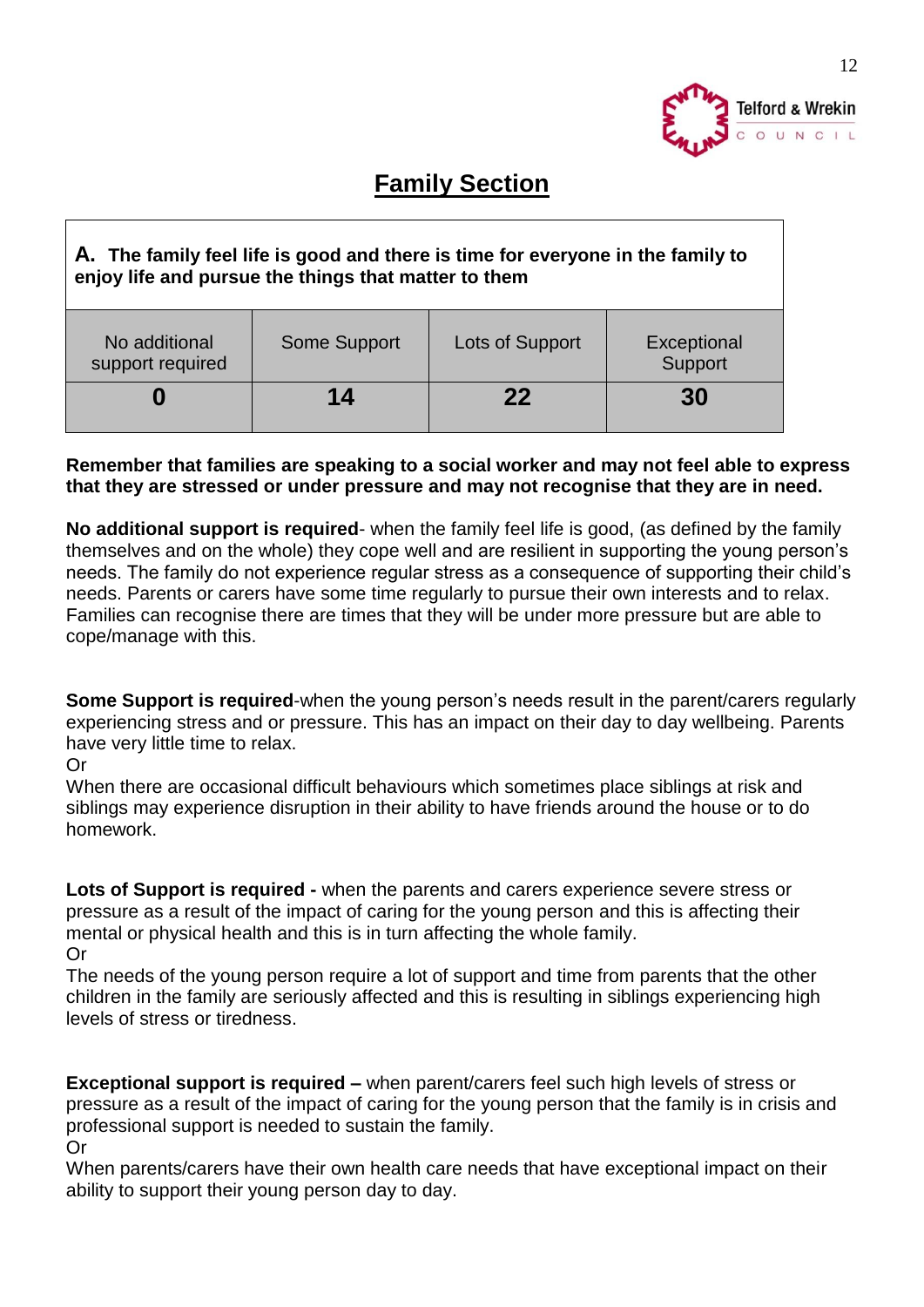

| <b>B. Parent/ Carers sleep</b>    |                     |                 |                        |
|-----------------------------------|---------------------|-----------------|------------------------|
| No additional<br>support required | <b>Some Support</b> | Lots of Support | Exceptional<br>Support |
|                                   | 6                   |                 | 12                     |

**No additional support is required**- when the parent/carers generally sleep well, are usually not disturbed through the night and get sufficient sleep to be able to have the energy to care for the young person without feeling overtired.

**Some Support is required** - when the parent/carers are up/disturbed several times each week during the night to support the young person and as a result they feel overtired throughout the day.

Or where the young person goes to bed late or is an early riser and this leads to the parent carer feeling over tired.

Lots of Support is required - when the parent/carers are up several times throughout the night every night to support the young person or the sleep pattern of the young person is so erratic that this leads to the parent/carer feeling exhausted.

**Exceptional support is required -** when the parent/carers are feeling overwhelmed by the sleep deprivation that caring for the young person entails. This is leading to an extreme level of exhaustion and stress for parent or carers and the family as a result is in crisis.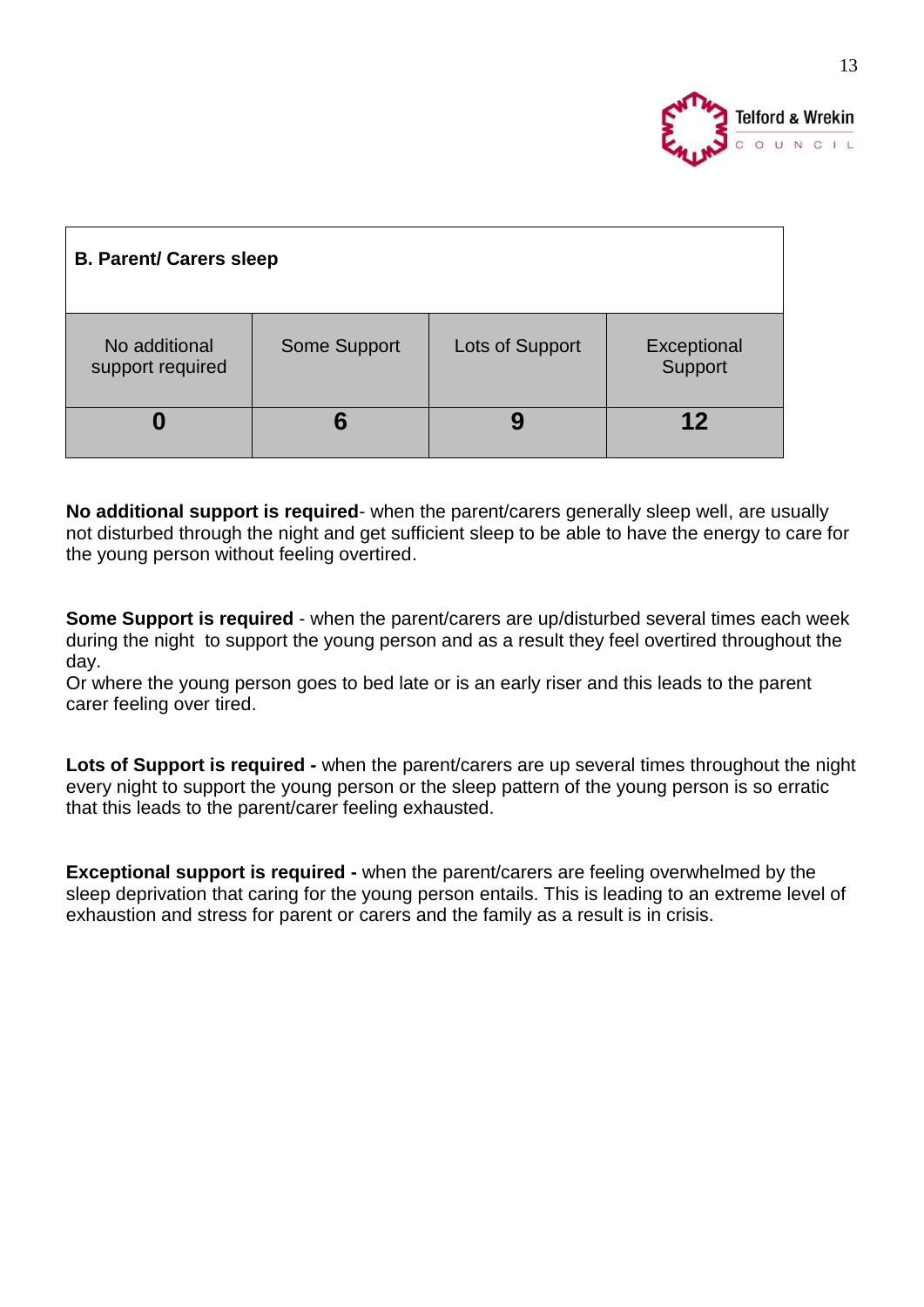

| C. Parents carers get the support they need from friends, neighbours and<br>extended family which provides them with regular breaks |              |                 |                        |
|-------------------------------------------------------------------------------------------------------------------------------------|--------------|-----------------|------------------------|
| No additional support<br>required                                                                                                   | Some Support | Lots of Support | Exceptional<br>Support |
|                                                                                                                                     | 10           | 15              | 20                     |

**No additional support is required**- when the parent/carers are well supported by friends, neighbours and their extended family. There are several people who know and love the young person and are willing to help with caring for them. The parent/carer knows that there is a group of people they can turn to for help on a regular basis.

**Some Support is required** - when the parent/carers receive some extended family and friend support but this is infrequent and for only very short times. There are few breaks provided by family and friends for the carer.

**Lots of Support is required -** when the parent/carers receive no support from family and friends with the care of the young person and this leads to stress and overtiredness. Although there is not a supportive network amongst extended family and friends there is support from a partner or a family member living with them.

**Exceptional support is required -** when a parent/carer feels extremely isolated. One person is caring for the young person solely without any support from family or friends. The parent carer is under a great strain as a result and this is having a big impact on their health and emotional wellbeing.